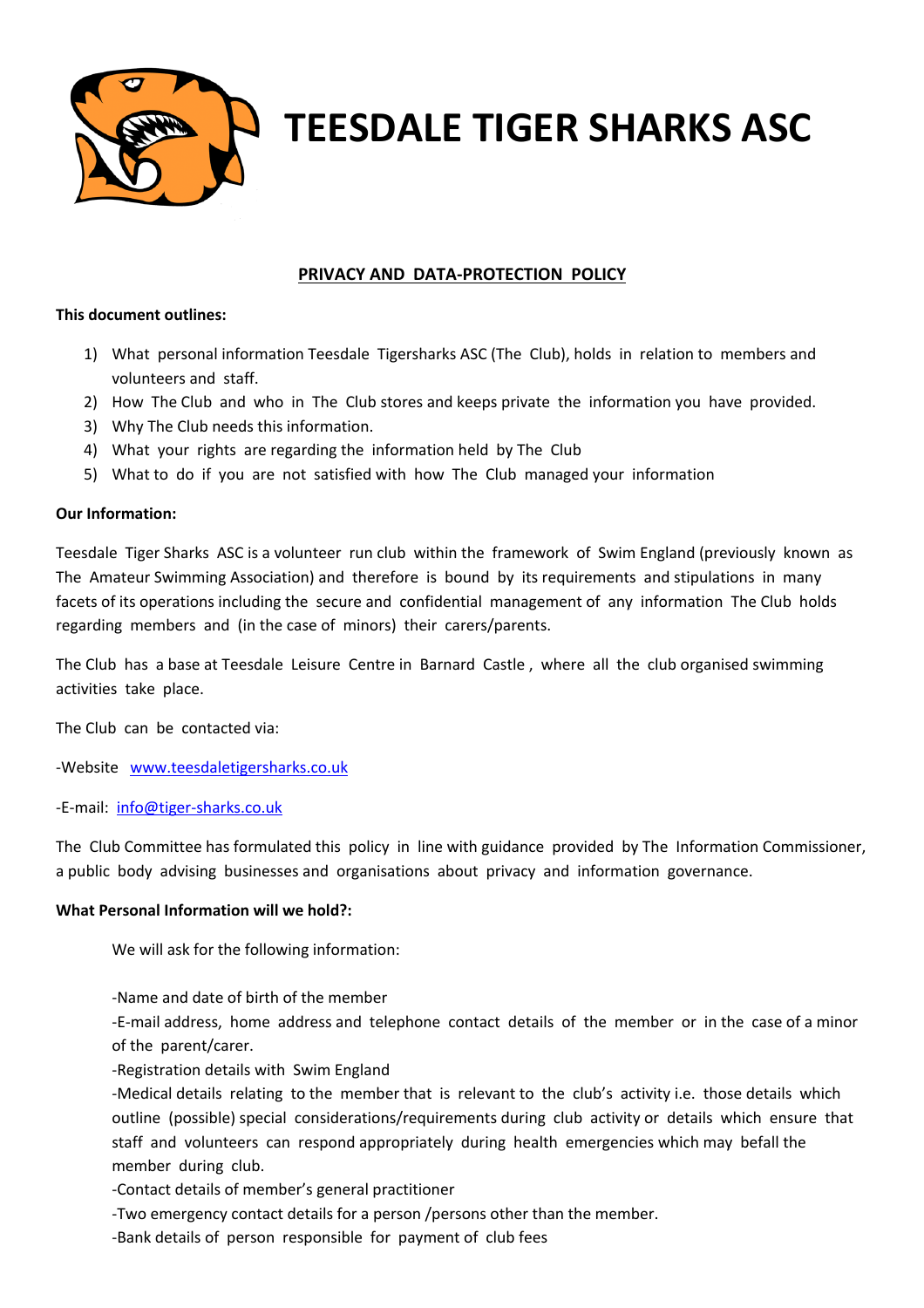This information will be obtained through use of forms on our website specifically designed for the club's purposes and the only information stored in the data base will be information which the member or their parent/carer provides.

The information provided by Swim England or the DBS service are exception to this.

For staff and volunteers only:

-Contact details: telephone, address and e-mail address

-DBS records

-Swim England registration number

-Records of certificates relating to aspects of activity in the club: coaching and life-guarding qualifications as example

-Bank details of persons who receive payment for services rendered to the club

# **How The Club hold the information who in The Club stores and keeps private the information you provide.**

### **Information you provide :**

-Will be transferred to The Club's secure and encrypted electronic data-base which is UK-held and managed by the Club secretary. There will be no paper documents involved nor will the committee or volunteers have any of the information you have provided in their own personal databases; except for the contact details required for the day-to-day operations of the club or to be able to respond to emergencies at sessions or swimming galas.

-Communications you receive on your e-mails will be by use of a hidden address system (BCC) so that your details will not be available to other members without your knowledge.

-Access to this information is available to the club committee and volunteer staff and coaches however the information that they access should be relevant to their role eg only Club Treasurer should access bank details of members or coaches will need access to emergency numbers or medical details.

-All committee members, coaches and volunteers have a duty to ensure that they access information only relevant to their role and they do not share this information with outside agencies or individuals e.g. one member wishing to contact another member should not be given these details

-To ensure transparency regarding access the Club Welfare Officer will have a signed record of the persons who access the Club database; which will also detail which information they are authorised to access.

### **Why The Club needs this information.**

-The Club requires names and dates of birth to be able to accurately identify the member particularly in relation to a minor were for example situations of Safeguarding and Child Protection to occur

-Though the majority of communication with members and parents/carers, particularly in relation to club activities and news will take place via Facebook and the TTS website, the Club requires contact details as there will be situations whereby the committee members, coaches need to communicate specifically and privately with or in relation to a member.

-The medical information provided by the member or their parent/carer is required so that those staff dealing with the member during the activity can respond appropriately to their health needs but in particular in cases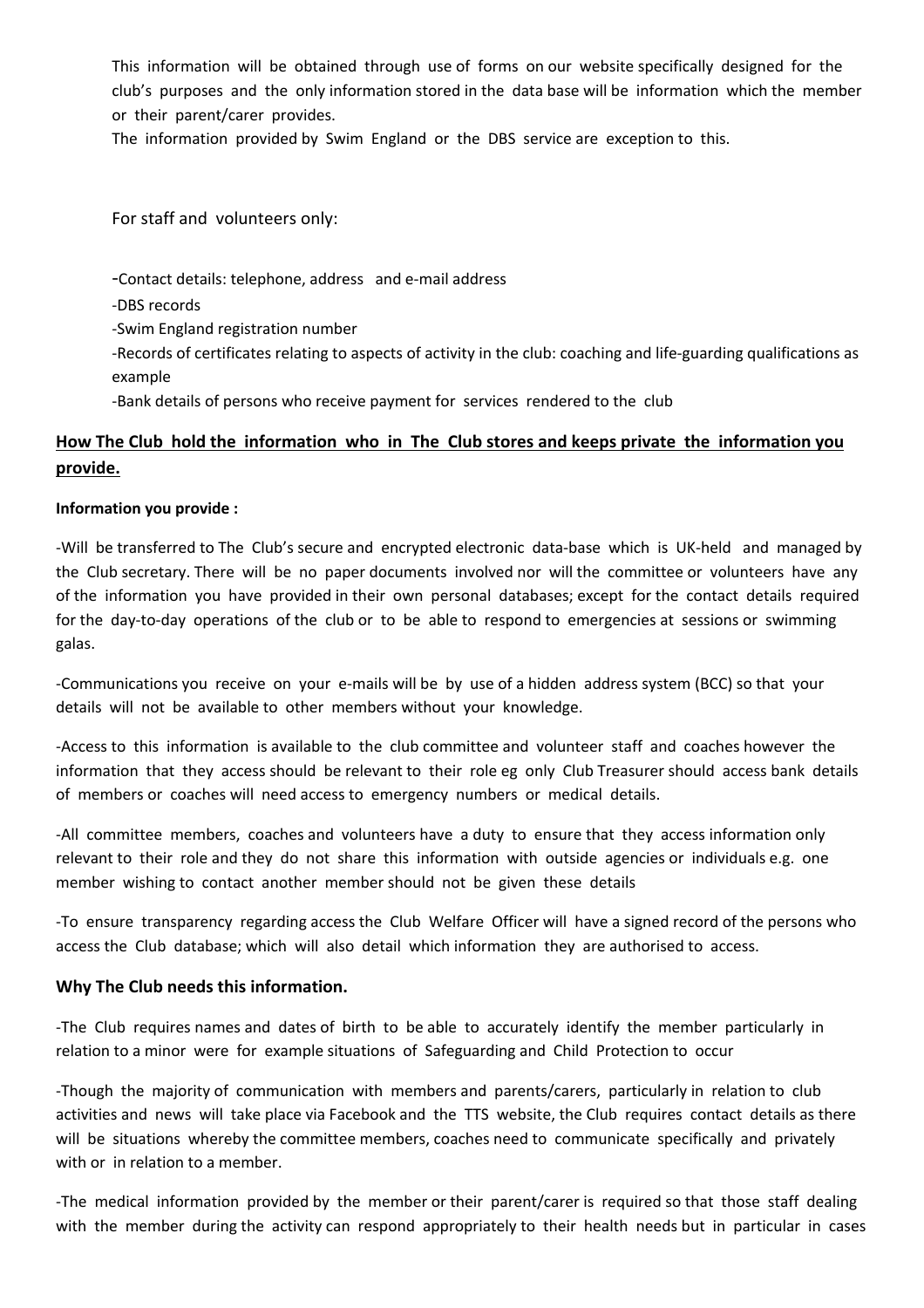of an urgent medical problem developing they can take appropriate action as also inform relevant professionals dealing with the situation.

-The emergency contact details are required to ensure the safety and welfare of the member can be ensured by involving the emergency contact as early as possible in situations requiring urgent intervention eg a medical emergency during sessions, a member leaving the session early or a member not being picked up after sessions.

-There can be situations whereby the Club welfare officer needs details relating to the member or the parent/carers when welfare or Child Protection issues arise, so that appropriate action can be taken or information regarding appropriate action is relayed to the member or parent/carer.

-The members or their parents/carers bank details are required, so that The Club can administer its finances in relation to fees as securely and effectively as possible. The treasurer will, due to their access to club accounts, have knowledge of these details and of payments made or outstanding.

## For staff and volunteers only:

Contact details are required to communicate directly and efficiently with the committee and other staff/volunteers.

Swim England number and certificates are required to ensure that the club is providing activities that are both safe and properly supported by relevant training.

Access and holding DBS details and certificates is an important part of the measures the Club is required take, so that it can ensure that it operates according to the nationwide standards as set out for sports clubs in the UK, regarding safe-guarding and child protection .

# What your rights are regarding the information held by The Club.

You have Right of Access: you have the right to have full disclosure regarding information held about the member or the parent/carer. You can ask –once you have seen the information- what the source of this information is.

You have the Right of Rectification: You can request that information which is held by the Club is amended and we recommend that you inform The Club of any changes to details. The Club will on an annual basis ask you to review the information held and help us update the information so that it remains accurate and relevant to the operations of The Club.

You have the Right of Erasure: You can ask for information that the club holds to be removed. It needs to be borne in mind that there is a minimum amount of information required so that The Club can effectively and safely interact with the member or their parent/carer.

We recommend those individuals that are no longer wishing to be members to actively ask for their information to be erased.

You have Right to Object to Processing: This would be the case, were the Club to use the information it holds for purposes other than outlined above and purposes related to the operations of The Club.

You have Right of Portability: You can ask for information held to be transferred to another organisation specifying the details of the new organisation and which information you wish to have transferred.